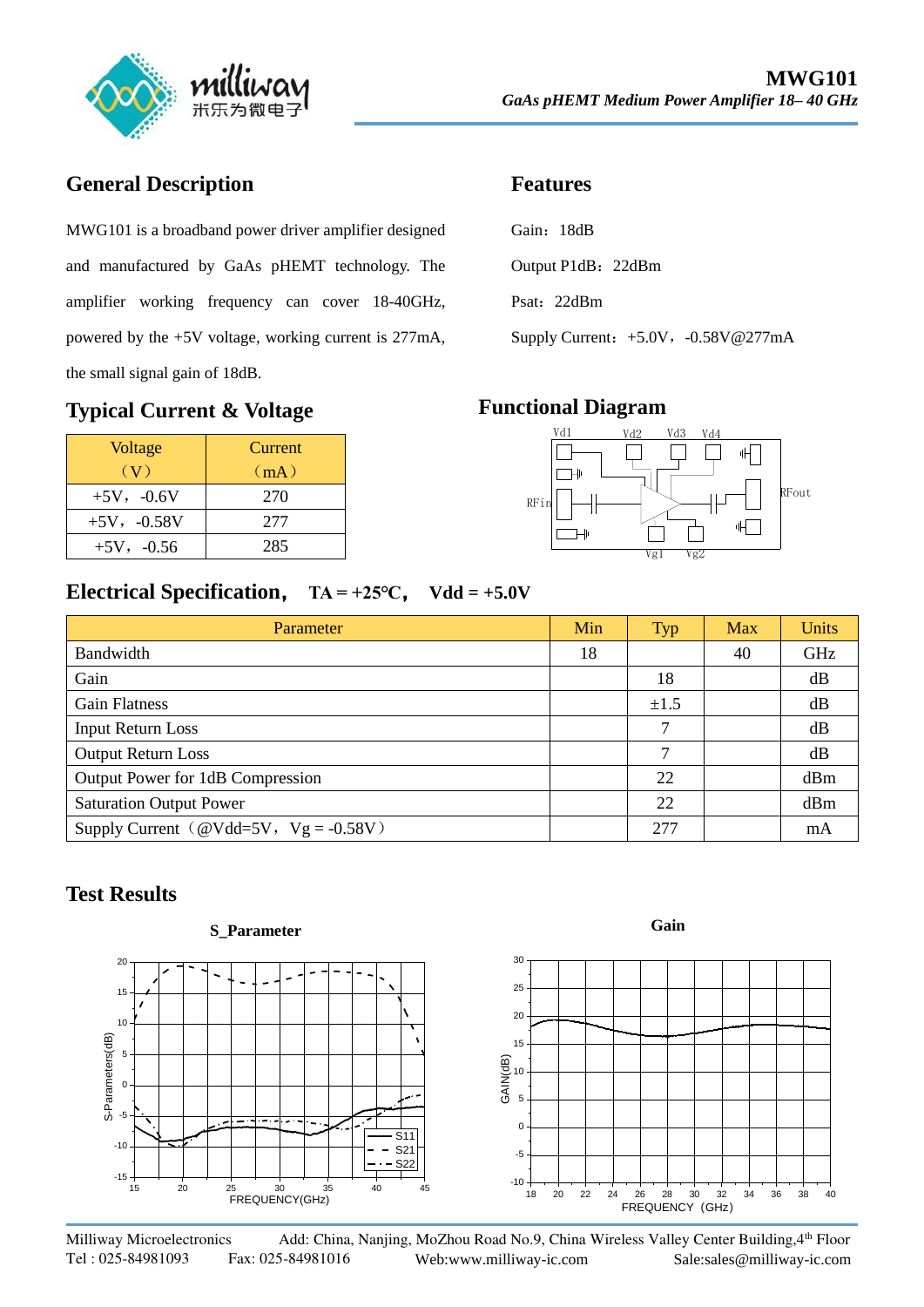

#### **Input Return Loss**







**Chip Size**(**unit**:**μm**)



**Output Return Loss**



**Assembly Diagarm**